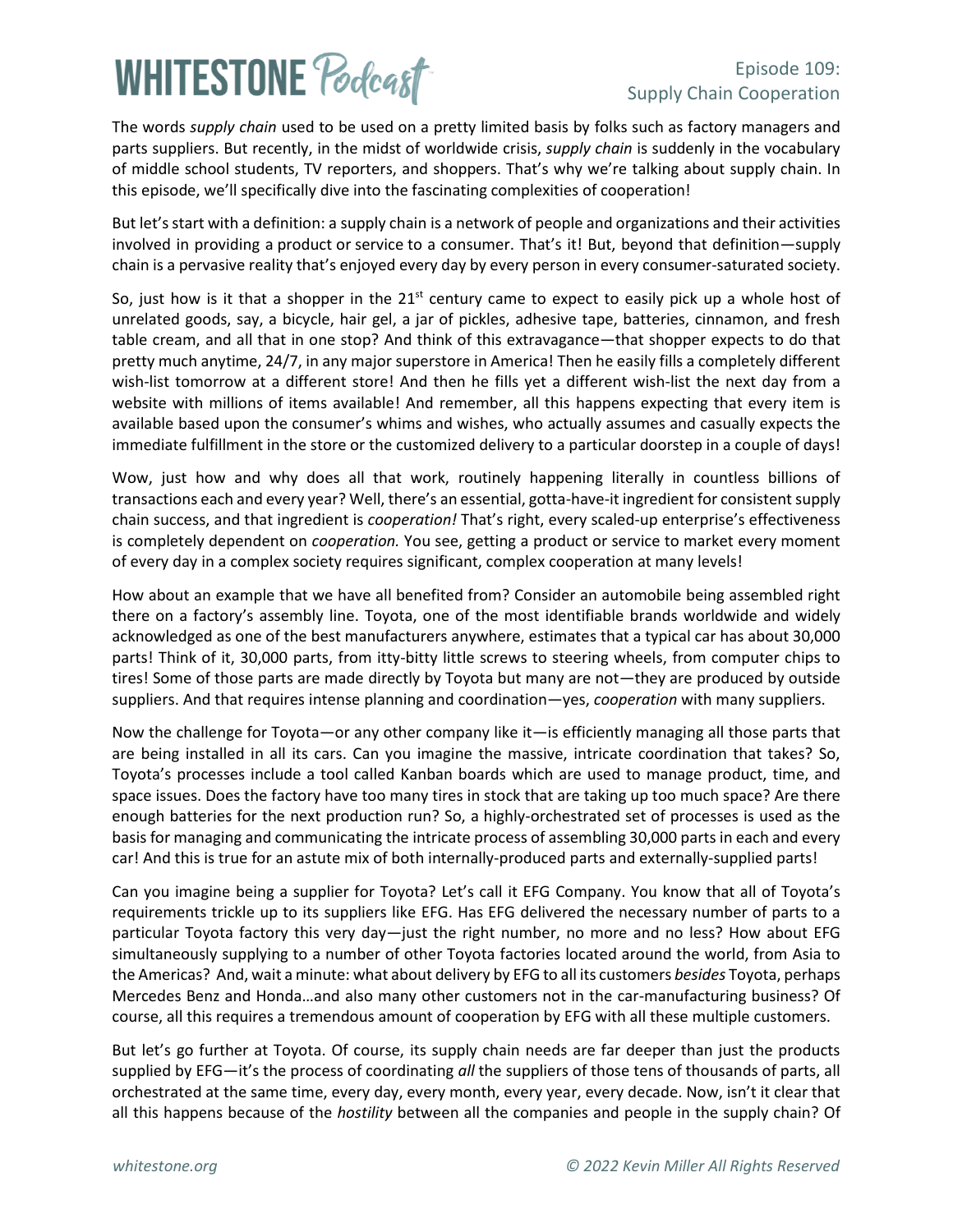## **WHITESTONE Podcast**

#### Episode 109: Supply Chain Cooperation

course not! This all happens year-in-and-year-out because of mutually beneficial cooperation—with every company and every person working to act as a good steward for everyone involved!

But all this doesn't end at Toyota's factory floor, of course. Toyota must build its supply chain to the very end point—its retail locations. Toyota needs very reliable retail personnel to properly communicate the benefits and handle the availability and readiness of the product offering. Let's face it: for the retail customer, Toyota is only as good as the last link in its supply chain: retail accessibility and delivery!

Here's the deal. Capitalism—that's what we more accurately call *free markets*—is famously labeled as dog-eat-dog competition. But the core ingredient…the necessary operating reality of the well-being created by free markets…is actually *cooperation…stewardship-focused cooperation!* Indeed, this core reality of a strong supply chain is really a highly-orchestrated baton-passing relay race that delivers quality products to customers at the finish line. And that race must be masterfully repeated over and over. But isn't that fruitful cooperation a different picture than the enemies and critics of free markets like to paint?

So, companies with long-term success like Toyota tend to take good care of their upstream supply-chain partners. Why? They know that if their suppliers are *not* good stewards for their own enterprises—that is, that they are *not* taking good care of their stockholders and their employees—then these suppliers will not be as reliable as Toyota needs them to be in order for Toyota to avoid costly inventory disruptions.

However, executives know that it's often unwise to create the risk of having only one sole-source supplier for critical parts. So a key element of astute supply-chain strategy is properly managing risk by making sure that there's always a parallel or substitute runner for the daily relay-race in the supply chain.

Now let's go deeper for a minute to explore an important reality. Suppose a company that needs an essential product unwisely chooses to allow the supplier of that product to be the only source for that product. Of course, that sole-source supplier's stewardship duty to its own investors and its other constituents is to be the best steward possible, so that supplier typically moves its prices higher to honor that stewardship assignment. When that happens, the buyer in the supply chain who is paying a premium price has essentially lost a key battle in its own stewardship responsibility. So, what's the conclusion? A sole source in a supply chain is typically a bad idea—it encourages behaviors against the buyer's interests.

So, for sure, the wise, correct task of the ultimate buyer of the product is to steward well by creating a competitive dimension of multiple suppliers in the supply chain! And there are several options to get this done. The buyer can find a legitimate competitor to its sole-source supplier in its supply chain. Or it can promote an innovating company to create a competitive product. Or it can look to solve the problem by acquiring the sole-source company. Or it can itself invent a revised process or product. Hey, in late 2021, Ford *and* GM pursued new strategic deals with makers of the computer chips scarce during the pandemic!

Now think back over what we've talked about. One of the most important dimensions and unique benefits of prosperity-creating free markets and supply chains is this: *effective supply chains rely on fruitful cooperation, and fruitful cooperation relies on meaningful competition.* Yes, in order to be great stewards themselves, companies compete for the opportunity to cooperate with Toyota! So *competition actually stimulates healthy cooperation* in supply chains! And that creates great prosperity for all!

Wait, what about the ultimate supply chain? Well, Jesus offers eternal life, Kingdom citizenship, abundant life! And He instituted a brand-new supply chain structure for that, starting with the Cross and appointing believers to crucial roles in His supply chain, certainly with the proclaiming of the Gospel! Sadly, many who say they're Christians don't proclaim this Gospel: some focus on Mosaic Law, others do nothing at all. But God doesn't rely on just one denomination or one church or one Christian for the true Gospel— God won't risk relying solely on a faulty link in His supply chain. Tell me, are we fully reliable in our active, daily cooperation with the offering of God's grace through Christ? *Supply chain cooperation…with Jesus!*